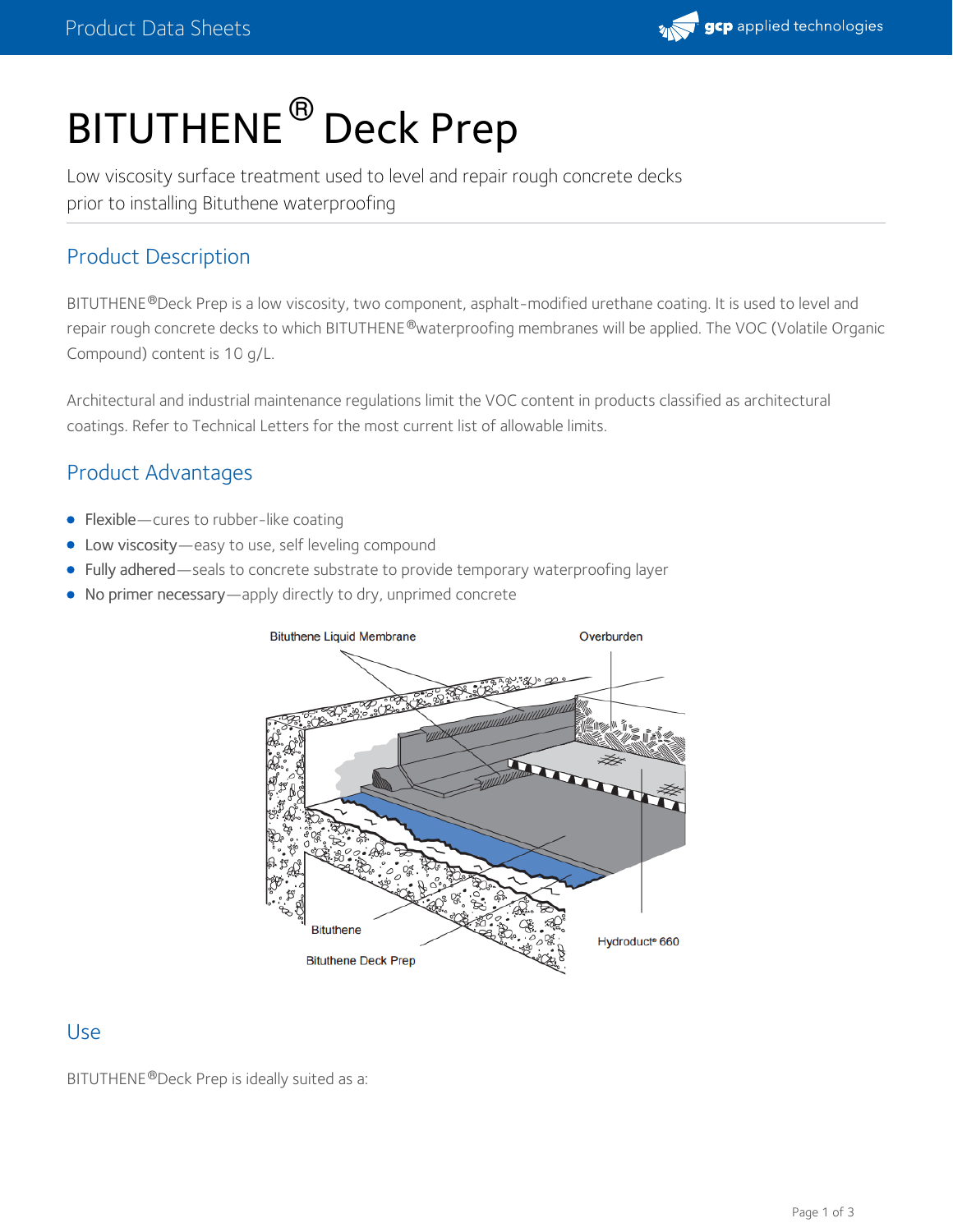

- Leveling agent for rough concrete decks for new and rehab construction
- Non-structural repair material for defects in concrete decks for new and rehab construction
- **•** Temporary waterproofing layer
- **•** Primer layer for BITUTHENE<sup>®</sup> waterproofing membranes

# **Compatibility**

BITUTHENE®Deck Prep is completely compatible with all other BITUTHENE®products and with existing asphalt or coal tar-based waterproofing materials. It is also compatible with cured silicone and polyurethane sealants. It is not compatible with creosote, pentachlorophenol, linseed oil or polysulfide-based sealants. For further compatibility qualifications consult BITUTHENE® [Technical](https://gcpat.com/node/60131) Letters 4 and 10.

# Application Procedures

#### Safety, Storage and Handling Information

BITUTHENE®products must be handled properly. Vapors from solvent based primers and mastic are harmful and flammable. Protection Board Adhesive is extremely flammable. For these products, the best available information on safe handling, storage, personal protection, health and environmental considerations has been gathered. SDS (Safety Data Sheet) and users should acquaint themselves with this information. Carefully read detailed precaution statements on product labels and the SDS before use.

#### Surface Preparation

All surfaces must be dry and free from dirt, grease, oil, dust or other contaminants. BITUTHENE®Deck Prep may be applied at temperatures of 25 °F (-4 °C) or above. Below 40 °F (5 °C), store in a warm place before application.

#### Mixing

Add the entire contents of the Part B container to Part A and mix for 3 to 5 minutes until uniform. Part A is black and Part B is clear. Take care to scrape material from the side and bottom of the containers to ensure thorough mixing. A low speed (150 rpm) mechanical mixer with flat paddle blades is required. Do not apply any material if streaks can be seen due to insufficient mixing.

Once mixed, BITUTHENE®Deck Prep should be poured directly onto the deck and spread with a squeegee over all areas that are to be waterproofed with BITUTHENE®waterproofing membranes. Apply BITUTHENE®Deck Prep within one hour after mixing. More time may be available at lower temperatures, however, at high temperatures thickening and curing may be faster. Material that has cured should be discarded.

BITUTHENE®Deck Prep should be applied in sufficient thickness to smooth all rough areas and fill all voids. The coverage rate is approximately 25 ft<sup>2</sup>/gal (0.6 m<sup>2</sup>/L) at 1⁄16 in. (1.5 mm) thickness. 16 On very rough surfaces, the coverage could be lower. Apply material in thicknesses not to exceed ½ in. (13 mm) per coat. BITUTHENE®Deck Prep will adhere to dry, unprimed concrete.

The product will support light foot traffic after an overnight cure. For interior applications, it may remain tacky even after fully cured.